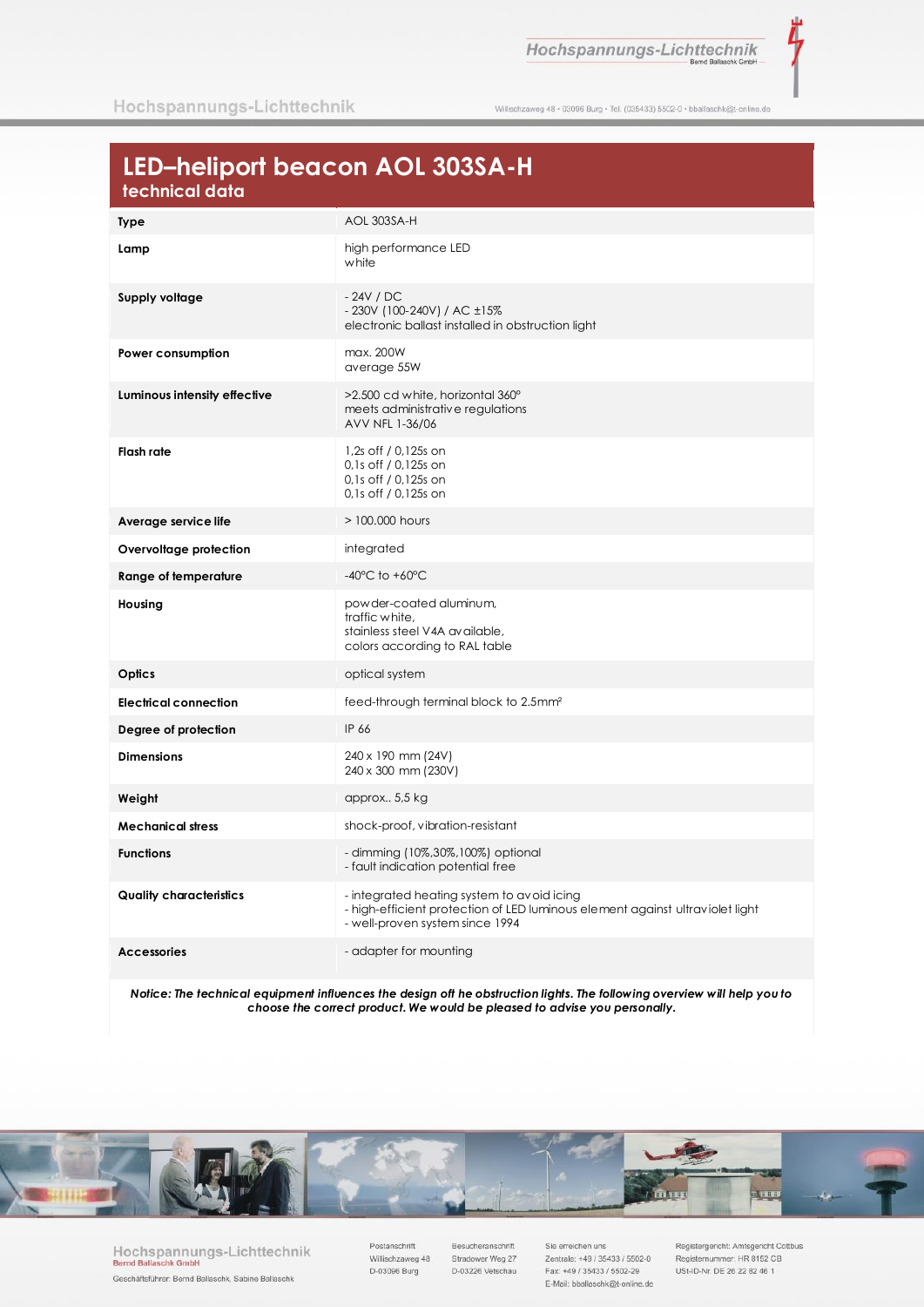Hochspannungs-Lichttechnik

Λ

Willischzaweg 48 · 03096 Burg · Tel. (035433) 5502-0 · bballaschk@t-online.de

## **execution AOL 303SA-B 24V DC**





[fig. similar]

| with additional infrared LED             |               |
|------------------------------------------|---------------|
| terminal box synthetic material          |               |
| terminal box aluminium (standard)        |               |
| without terminal box, cable length:<br>m |               |
|                                          |               |
|                                          | Order volume: |

plump in ng

> Hochspannungs-Lichttechnik<br>Bernd Ballaschk GmbH Geschäftsführer: Bernd Ballaschk, Sabine Ballaschk

Postanschrift Villischzaweg 48<br>D-03096 Burg Besucheranschrift Stradower Weg 27<br>D-03226 Vetschau Sie erreichen uns Zentrale: +49 / 35433 / 5502-0 Fax: +49 / 35433 / 5502-29 E-Mail: bballaschk@t-online.de Registergericht: Amtsgericht Cottbus<br>Registernummer: HR 8152 CB<br>USt-ID-Nr. DE 26 22 82 46 1